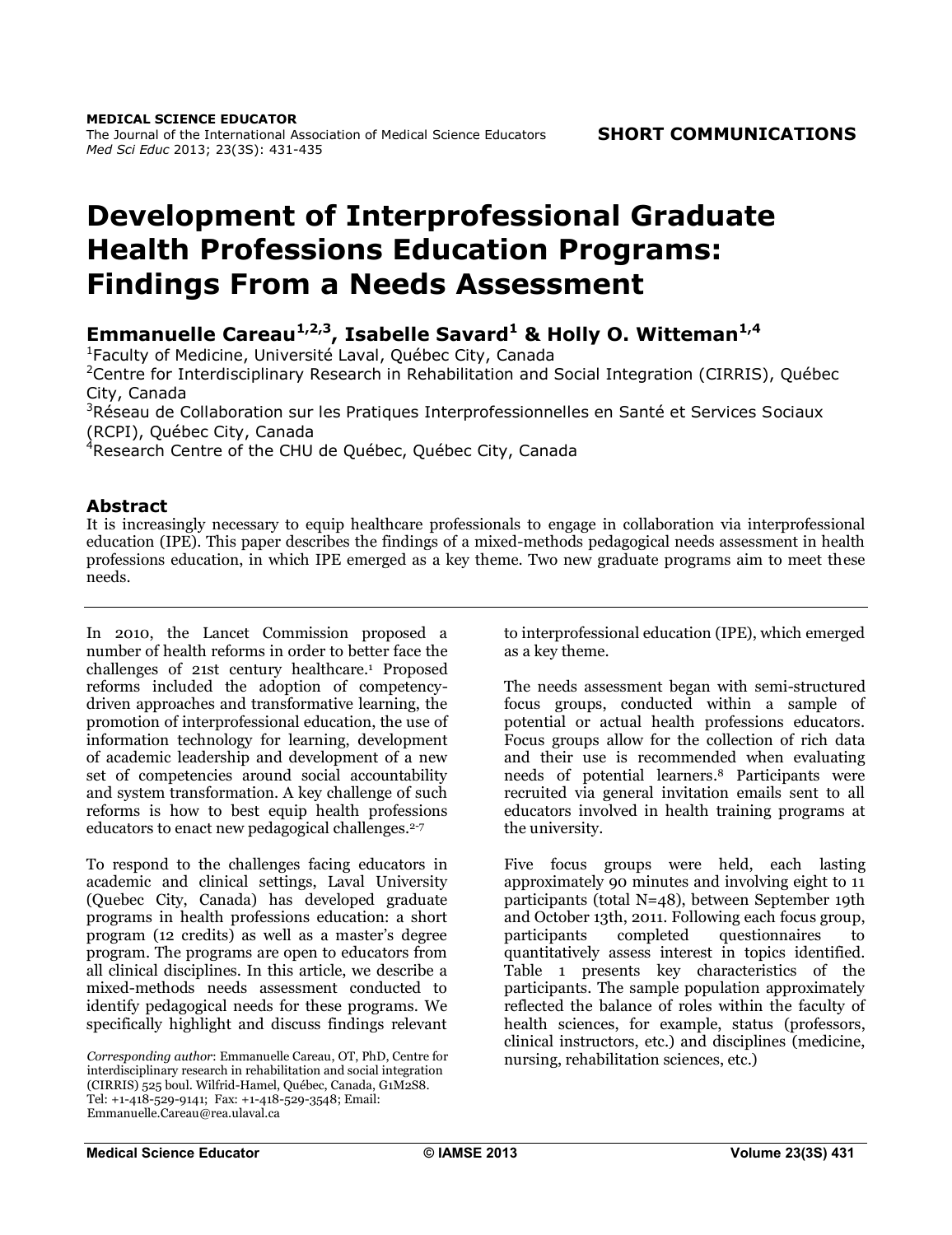| Participants characteristics       | n (%)                                                    |          |  |  |  |
|------------------------------------|----------------------------------------------------------|----------|--|--|--|
| Gender                             |                                                          |          |  |  |  |
|                                    | Women                                                    | 37 (77%) |  |  |  |
|                                    | Men                                                      | 11(23%)  |  |  |  |
| Age                                |                                                          |          |  |  |  |
|                                    | 25-34                                                    | 14 (29%) |  |  |  |
|                                    | $35 - 44$                                                | 15 (31%) |  |  |  |
|                                    | $45 - 54$                                                | 14 (29%) |  |  |  |
|                                    | 55-64                                                    | 5(10%)   |  |  |  |
|                                    | $65+$                                                    |          |  |  |  |
| status)                            | Status (participants may have >1                         |          |  |  |  |
|                                    | Professor                                                | 14 (29%) |  |  |  |
|                                    | Clinical instructor                                      | 13 (27%) |  |  |  |
|                                    | Residency supervisor                                     | 7(15%)   |  |  |  |
|                                    | Head of practical training                               | 6(13%)   |  |  |  |
|                                    | Lecturer                                                 | 4 (8%)   |  |  |  |
|                                    | Medical resident                                         | 3(6%)    |  |  |  |
|                                    | Other (e.g., program                                     | 11 (23%) |  |  |  |
|                                    | director, clinic monitor,<br>training coordinator, etc.) |          |  |  |  |
|                                    |                                                          |          |  |  |  |
| Disciplines                        |                                                          |          |  |  |  |
|                                    | Medicine                                                 | 26 (54%) |  |  |  |
|                                    | Nursing                                                  | 7(15%)   |  |  |  |
|                                    | Occupational therapy                                     | 7(15%)   |  |  |  |
|                                    | Physiotherapy                                            | 5(10%)   |  |  |  |
| Years of university teaching       |                                                          |          |  |  |  |
| experience                         |                                                          |          |  |  |  |
|                                    | $0 - 4$                                                  | 11 (23%) |  |  |  |
|                                    | $5 - 14$                                                 | 19 (40%) |  |  |  |
|                                    | $1,5+$                                                   | 18 (38%) |  |  |  |
| Involvement in teaching activities |                                                          |          |  |  |  |
|                                    | Ongoing, at least several<br>hours per week              | 28 (58%) |  |  |  |
|                                    | Periodic, intense burst of                               | 14 (29%) |  |  |  |
|                                    | teaching activity<br>Occasional (e.g. several            | 6(13%)   |  |  |  |
|                                    | half-days per year)                                      |          |  |  |  |
| Total                              |                                                          | 48       |  |  |  |

*Table 1. Study population* 

Discussions during the focus groups were structured around two topics: 1) perceived relevance and receptiveness toward a new graduate program on health professions education; 2) subjects of interest. Discussions were transcribed, compared with notes taken during the focus groups and validated by the group facilitator and co-facilitator. Data from questionnaires and focus groups were triangulated to draw conclusions.

Several themes emerged that support the overall importance of graduate programs in health professions education. It was noted that there is a growing need for experts in pedagogy in clinical settings. Study participants suggested that this kind of program would help to train the next generation of health educators in order that they might demonstrate a wide range of competencies and participate in diverse and innovative pedagogical strategies. Several participants also mentioned that a master's degree in pedagogy could serve as a springboard for those interested in pursuing a research career in this field. Participants indicated that it is essential to have a diversity of well-trained and well-equipped health educators in order to improve the current pedagogical practices in health sciences and foster clinical innovations in complex contexts.

Participants showed greater interest toward a short program than toward a master's degree. Examining responses across disciplines, we observed that 100% of participants in nursing, 80% of those in rehabilitation and 71% of those in medicine were interested in participating in a short program (see Table 2). Differences in proportions were not statistically significant (Fisher's exact test: p=.55), suggesting that an interprofessional program in health professions education may be attractive across clinical disciplines. Indeed, the interprofessional nature of this kind of program was specifically noted as appealing to participants. Focus group participants explained that they saw such programs as opportunities for sharing experiences and tools, breaking down disciplinary silos, and truly promoting collaborative practices. As noted in Table 2, 71% of respondents indicated, in the subsequent questionnaire, that they were interested in learning more about IPE and collaborative practices.

The overall positive views toward IPE and collaborative practices are encouraging, given that many benefits have been noted when students in the health professions learn with, from and about each other. In a recent Cochrane systematic literature review on the effectiveness of IPE, positive outcomes emerged in a range of contexts such as diabetes care; emergency department culture and patient satisfaction; collaborative team behavior and reduction of clinical error rates for emergency department teams; collaborative team behavior in operating rooms; management of care delivered in cases of domestic violence; and mental health practitioner competencies related to the delivery of patient care.9,10 Furthermore, participation in IPE activities provides valuable practical experience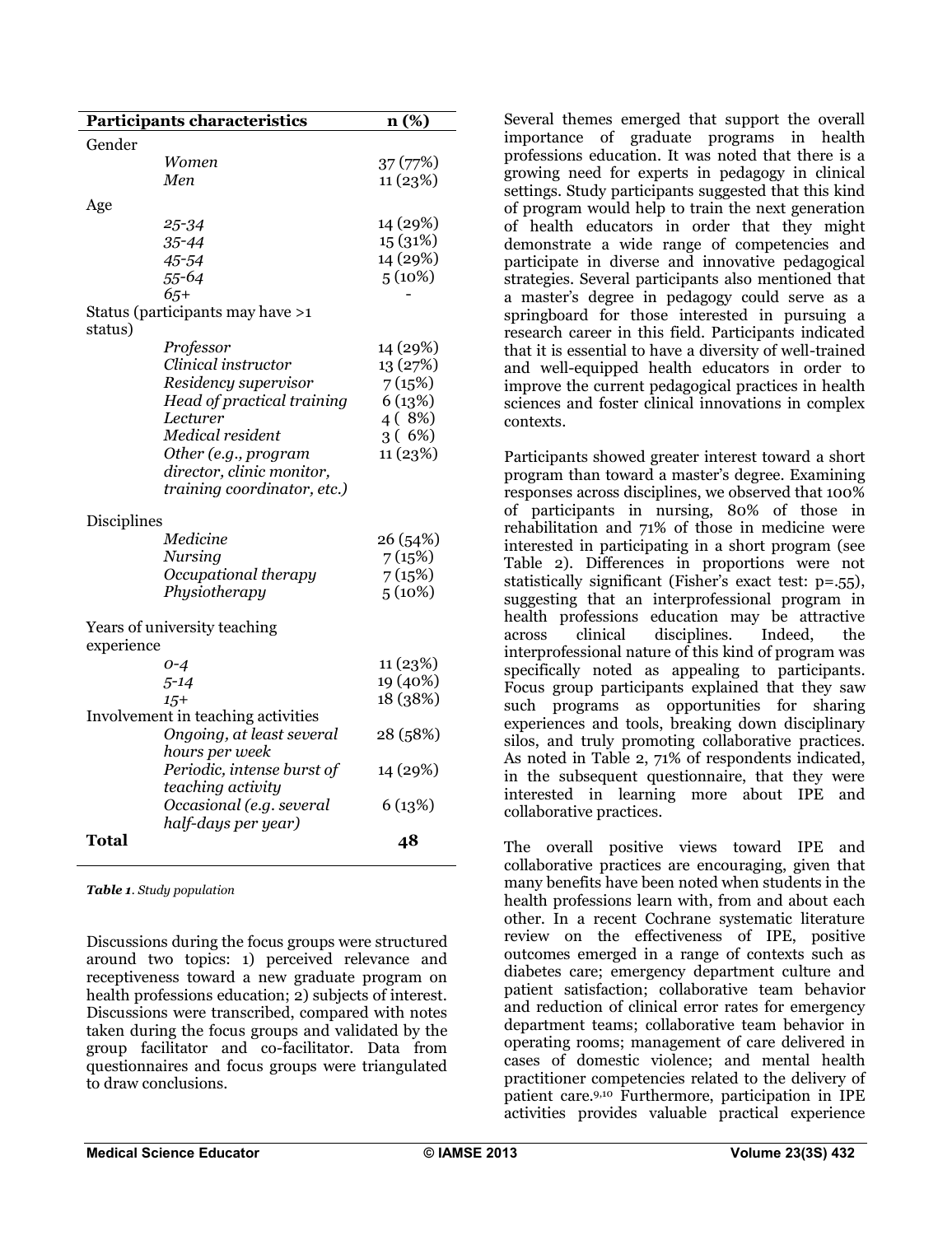while also engendering a more positive attitude toward IPE and suggesting greater intent to pursue further engagement in  $IPE<sup>11</sup>$  Accordingly, many health professions education programs are

implementing IPE activities within their curricula and accreditation standards have been established to guide such programs.<sup>12</sup>

| <b>Interest of respondents</b>      | <b>Not</b> | Not very   | Somewhat   | <b>Very</b> | T     |
|-------------------------------------|------------|------------|------------|-------------|-------|
|                                     | interested | interested | interested | interested  | don't |
|                                     | at all     |            |            |             | know  |
| Toward an interprofessional short   |            |            |            |             |       |
|                                     |            |            |            |             |       |
| program                             |            |            |            |             |       |
| Medicine                            | 1(5%)      | 4(19%)     | 7(33%)     | 8 (38%)     | 1(5%) |
| <b>Nursing</b>                      |            |            | 2(33%)     | 4(67%)      |       |
| Rehabilitation                      |            | 2(13%)     | 6 (40%)    | 6(40%)      | 1(7%) |
| Total                               | 1(5%)      | 6(14%)     | 15(36%)    | 18(43%)     | 2(5%) |
| Toward an interprofessional         |            |            |            |             |       |
| master's degree                     |            |            |            |             |       |
| Medicine                            | 2(8%)      | 11(46%)    | 2(8%)      | 7(29%)      | 2(8%) |
| <b>Nursing</b>                      | 1(17%)     |            | 3(50%)     | 2(33%)      |       |
| Rehabilitation                      | 2(14%)     | 3(21%)     | 6(43%)     | 2(14%)      | 1(7%) |
| Total                               | 5(11%)     | 14 (31%)   | 11(25%)    | 11(25%)     | 3(7%) |
| For leadership/academic             | 1(2%)      | 8(17%)     | 22 (46%)   | 17(35%)     |       |
| management                          |            |            |            |             |       |
| For clinical supervision            | 2(4%)      | 9(19%)     | 16(33%)    | 21(44%)     |       |
| For IPE and collaborative practices | 1(2%)      | 13 (27%)   | 22 (46%)   | 12(25%)     |       |
| For information technology          | 3(6%)      | 16(33%)    | 20 (42%)   | 9(19%)      |       |
| For medical simulation              | 4(8%)      | 17(35%)    | 15(31%)    | 12(25%)     |       |

*Table 2. Quantitative results from questionnaires* 

To provide high quality IPE, educators must develop their own knowledge, skills and attitudes toward IPE and collaborative practices in healthcare. Specifically, they must develop and demonstrate a commitment to IPE and collaborative practices, credibility within one's interprofessional community, and confidence and flexibility for managing professional differences.<sup>13</sup> Although the importance of interprofessional training for educators has been widely acknowledged, a review of gray and peer-reviewed literature on this topic failed to identify a single article that specifically addressed faculty development strategies for interprofessional education.14-17 Many educators feel unprepared in IPE contexts and struggle to articulate a clear conceptual understanding of the core principles of interprofessionalism.13

The results of our needs assessment align with these findings, suggesting that current and potential health professions educators both need and desire pedagogical content on IPE and collaborative

practices. This demonstrable interest presents opportunities for integrating other learning opportunities within an IPE framework. One of the challenges for these programs will be to help educators develop practical teaching skills. It is therefore important not simply to offer theorybased content about IPE, but also to train educators in how to develop IPE activities for learners and provide them with appropriate tools to evaluate the impacts of their activities in ways that could inform best practices in IPE pedagogical design. In addition to ensuring that graduate programs in health professions education contain pedagogical content about IPE, it is critical that the program itself is truly embedded in IPE principles and that healthcare educators enrolled in such program represent a diversity of disciplines.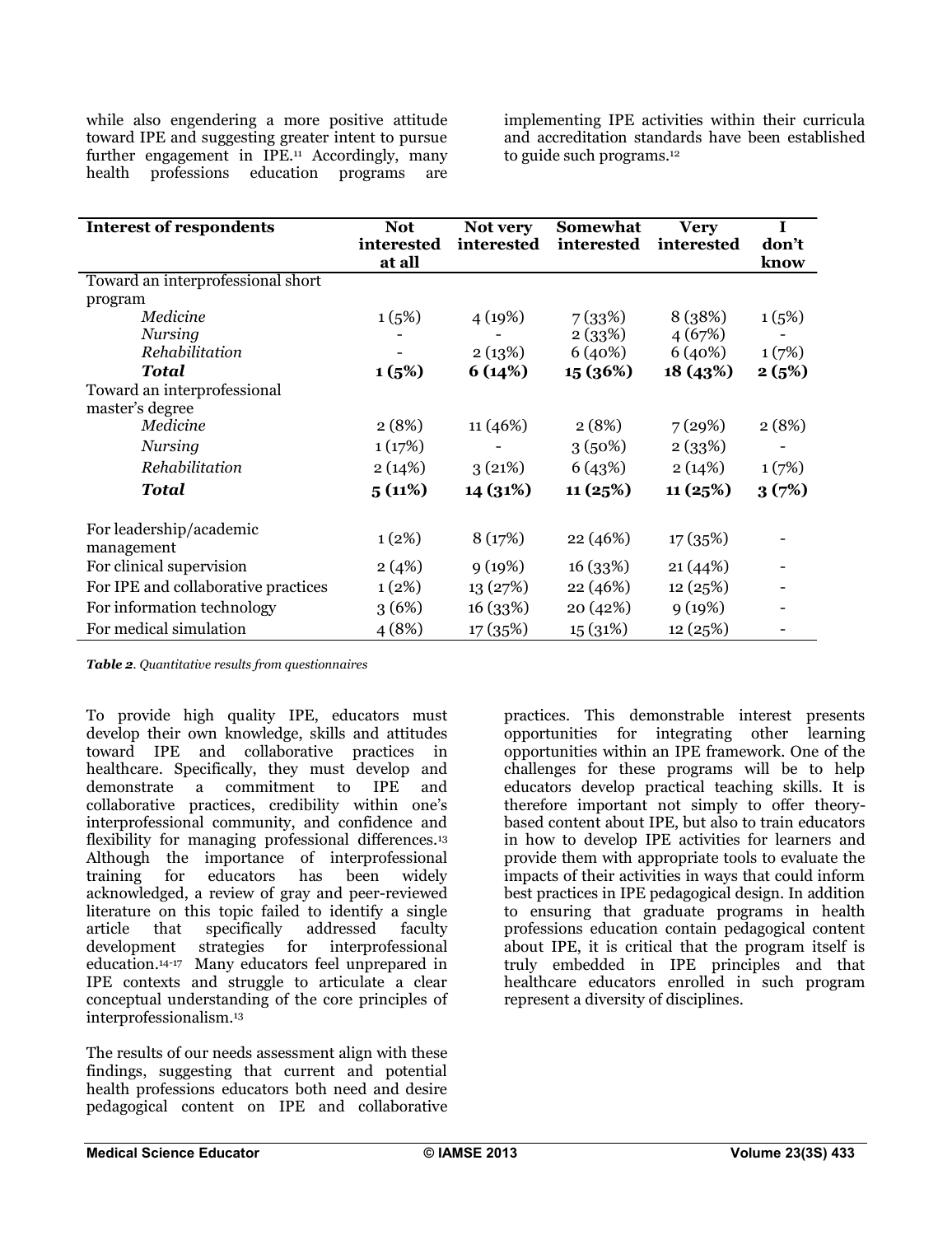A limitation of this research is that it was a small study undertaken in a single university setting. In addition, although we recruited study participants from all potential faculty, it is possible that those who were more open to IPE were more likely to participate and/or were more forthcoming and positive in the focus groups. The actual results of this program – including whether or not it effectively provides IPE to a diversity of learners – remain to be seen.

In conclusion, while our findings support the receptiveness of health professions educators for an interprofessional graduate program on health professions education, it also highlights the importance of developing research capacity within the IPE field. More research is needed to provide evidence-based principles and strategies that can be applied by health educators for improving current IPE curriculum and ensuring the development of a healthcare workforce equipped to engage in interprofessional collaboration.

#### **Acknowledgments**

The authors gratefully acknowledge the contributions of Dr. Danielle Saucier, MD, who led the original needs assessment and provided us with access to the data for this article and Dr Luc Côté, PhD, who revised measurement tools and focus groups procedures.

### **Keywords**

Interprofessional education, needs assessment, mixed methods, flexible instructional design

#### **Notes on Contributors**

EMMANUELLE CAREAU, PhD, OT, is an Assistant Professor in the Department of Rehabilitation, Faculty of Medicine, Université Laval, Québec City, Canada, a Research Scientist in the Centre for Interdisciplinary Research in Rehabilitation and Social Integration (CIRRIS), Québec City, Canada, and Director of Research in the Réseau de Collaboration sur les Pratiques Interprofessionnelles en Santé et Services Sociaux (RCPI), Québec City, Canada.

ISABELLE SAVARD, MA, PhD(c), is an Instructional Designer at the Office of Education and Continuing Professional Development, Faculty of Medicine, Université Laval, Québec City, Canada and a PhD candidate in the Cognitive informatics program at TELUQ, UQAM, Montreal, Canada.

HOLLY O. WITTEMAN, PhD, is an Assistant Professor in the Department of Family and Emergency Medicine, Faculty of Medicine, Université Laval, Québec City, Canada, an Assistant Professor and Director of Research in the Office of Education and Continuing Professional Development, Faculty of Medicine, Université Laval, Québec City, Canada, and a Research Scientist in the Research Centre of the CHU de Québec, Québec City, Canada.

All authors contributed equally and are listed alphabetically.